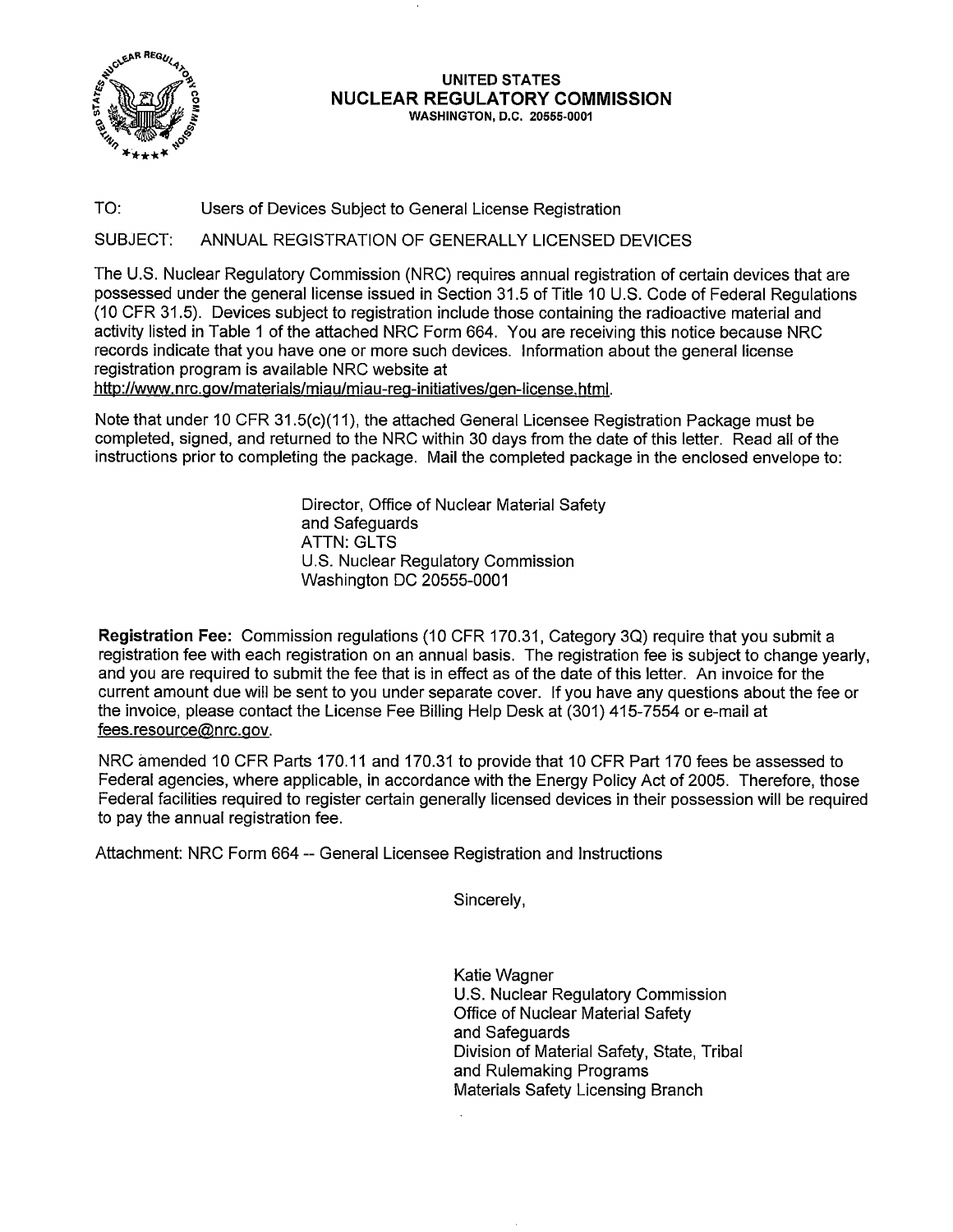# **INSTRUCTIONS FOR COMPLETING NRC FORM 664 "GENERAL LICENSEE REGISTRATION"**

Review all six sections of this registration form. If any information is incorrect or missing, make corrections in the applicable boxes. If you have more devices than space provided in the form, **copy the form before starting, as needed.** Use black ink and print in **CAPITAL LETTERS.** Start information in the first box provided. If the information contains a number with a dash (-) or a decimal point(.), include the dash or decimal point as an individual character. Use the "ø" character to represent the number 0 (zero).

Verify information about the devices by reviewing the label on the outside of the device. **For safety reasons, DO NOT TRY TO TAKE APART any device to verify this information.** If you are uncertain how to identify the device's label, contact the device's manufacturer or an authorized service agent for this information. Also, contact the manufacturer for any additional information about NRC requirements. You may also review 10 CFR 31.5 and other applicable regulations on the NRC web site at

http://www.nrc.gov/reading-rm/doc-collections/cfr/, or review specific information about the general licensee project at http://www.nrc.gov/materials/miau/miau-reg-initiatives/gen-license.html.

**Note to specific licensees:** If you believe the device(s) listed on the registration form are possessed under your specific license, then verify the device label does not state the device is subject to a general license. If the labels indicate the device is subject to a general license, then complete the registration form as instructed below. If not, complete the registration as instructed below, however, in Section 2, follow the instructions for "not in possession of device" and complete one Section 4 page per device transferred to your specific license.

**Section 1 - General Licensee Information.** Provide the requested information about you, the general licensee.

On Page 1, provide the street address/location where your device(s) are used. For portable devices, provide the storage location. P.O. Box addresses are not allowed.

Do not write in the box marked **For NRC Use Only** 

On Page 2, provide the name, business telephone number, and title of the individual responsible for your device(s), and a mailing address where correspondence about your device(s) can be sent. The mailing address should be specific to the physical location where the devices are used and/or stored (P.O. boxes may be used if this is the only available mailing address). The individual indicated in this section as responsible for your device(s) must also verify and sign the form in Section 5.

**Section 2 - Devices Subject to Registration.** This section lists each device subject to registration and in your possession, according to NRC records. Devices subject to registration include those containing at least one of the radionuclides listed in Table 1, with the activity indicated, at the time of manufacture.

| Radionuclide_                                         | Activity greater than or equal to: |
|-------------------------------------------------------|------------------------------------|
| Strontium-90, Radium-226                              | 3.7 megabecquerel (0.1 millicurie) |
| Cobalt-60, Curium-244, Americium-241, Californium-252 | 37 megabecquerel (1 millicurie)    |
| Cesium-137                                            | 370 megabecquerel (10 millicurie)  |

### **Table 1. Criteria for Registration**

Use the codes from Table 2 when correcting isotope information for devices in this section. If you do not possess a device on this list, blacken the "not in possession of device" circle, and provide the relevant information in Section 4. Note that each device is assigned a unique six-digit number called the NRC Device Key.

| l Radionuclide    | l Code for form   | l Radionuclide | l Code for form |
|-------------------|-------------------|----------------|-----------------|
| Americium-241     | AM241             | Curium-244     | <b>CM244</b>    |
| l Californium-252 | CF252             | Strontium-90   | <b>SR90</b>     |
| l Cesium-137      | CS <sub>137</sub> | Radium-226     | <b>IRA226</b>   |
| l Cobalt-60       | CO60              |                |                 |

# **Table 2. Isotope Codes for Sections 2 and 3**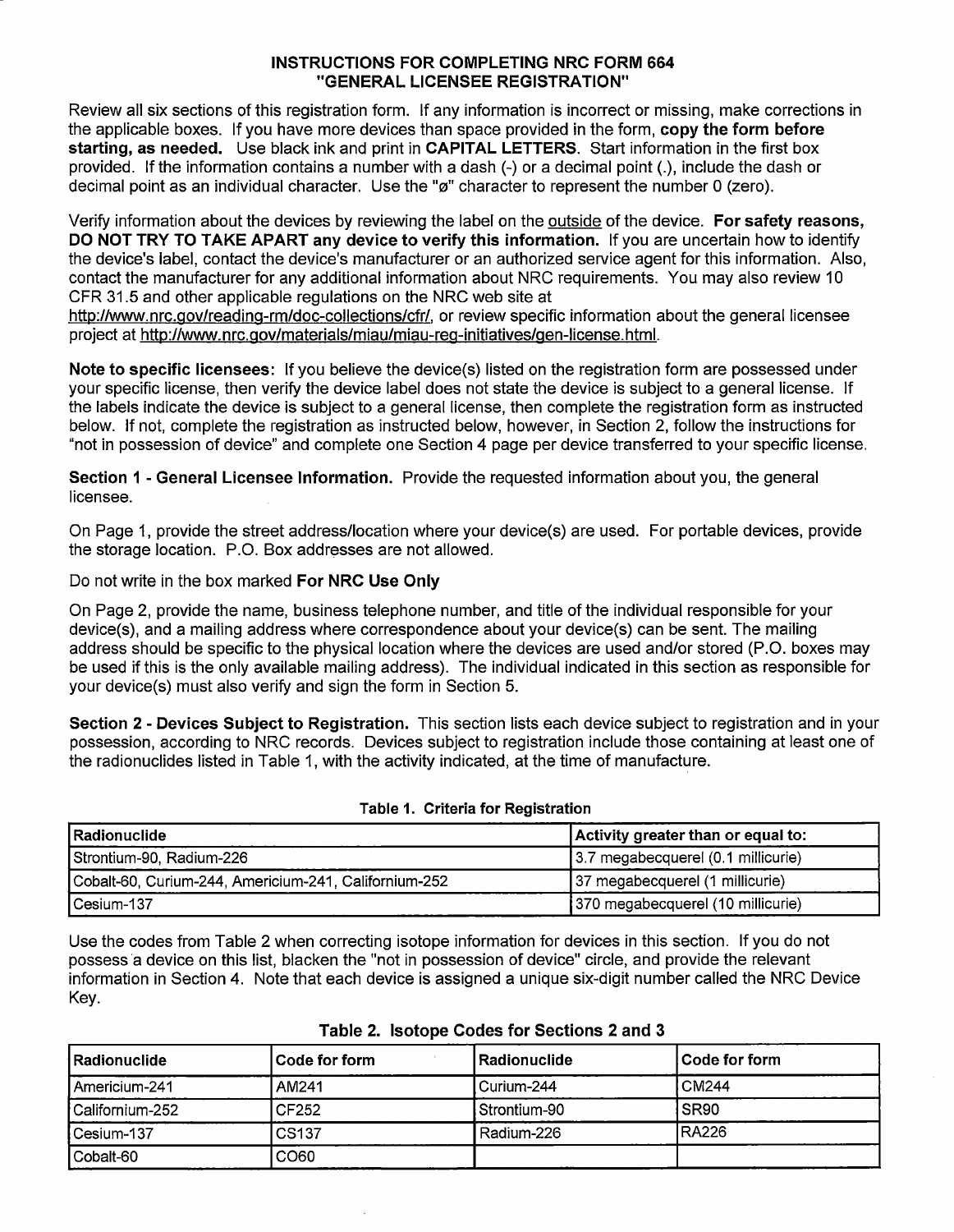**Section 3** - **Additional Devices.** If you have other generally licensed devices (not listed in Section 2) that meet the conditions for registration listed in Table 1, provide information about each additional device. **Before starting, copy this section as needed for your additional devices.** Also indicate how you acquired each device by blackening the proper circle.

When entering isotope and unit information for your device(s), use the codes listed in Table 2 of Section 2 for isotope information, and use the codes from Table 3 for unit information:

| Unit       | Code for form | Unit          | Code for form |
|------------|---------------|---------------|---------------|
| picocurie  | PCI           | becquerel     | BQ            |
| nanocurie  | <b>NCI</b>    | kilobecquerel | <b>KBQ</b>    |
| microcurie | UCI           | megabecquerel | <b>MBQ</b>    |
| millicurie | <b>MCI</b>    | gigabecquerel | <b>GBQ</b>    |
| curie      | CI            | terabecquerel | <b>TBQ</b>    |
|            |               |               |               |
| pound      | LB            | microgram     | UG            |
|            |               | milligram     | <b>MG</b>     |
| kilogram   | KG            | gram          | G             |

| Table 3. Unit Codes for Section 3 |  |
|-----------------------------------|--|
|-----------------------------------|--|

**Section 4** - **Not in Possession of Device.** Use this section to report any devices that are listed in Sections 2 or 6, but that you no longer possess. **Before starting, copy this section as needed for additional devices that are not in your possession.** Enter the NRC Device Key, as listed in Section 2 or 6. Blacken the circle (choose only one) that best describes the disposition of the device and complete the rest of the section as appropriate.

**Section 5** - **Certification and Signature.** The responsible individual must certify, sign, and date Section 5.

**Section 6** - **Devices Not Subject to Registration.** This list contains information about devices that NRC records indicate are in your possession, but **are not subject to registration.** If you no longer have one or more of the listed devices, you are required to make a transfer report to NRC in accordance with 10 CFR 31.5 (c)(8) or (9), as applicable. You may use Section 4 for this purpose. This section does not list any static eliminators containing polonium-210 (Po-210), or luminous exit signs containing tritium (H-3). These devices are not subject to registration, and are not included in this section in an effort to reduce the length of this form.

**RETURN THE COMPLETED FORM IN THE ENCLOSED LARGE ENVELOPE WITH PROPER POSTAGE.** 

 $\sim 10^{11}$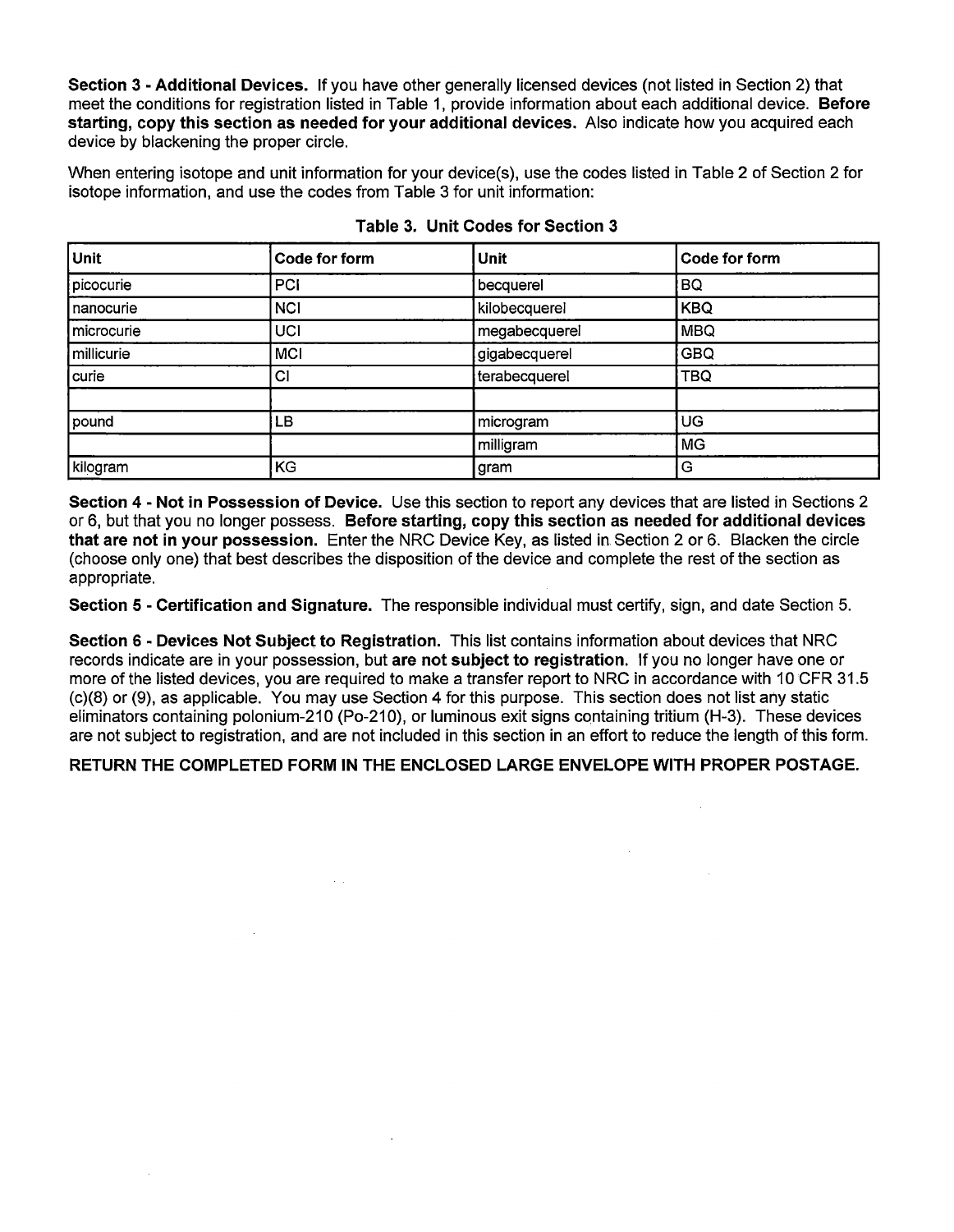| GL- | __ | ----- |  |  |  | <b>SECTION 1</b> |
|-----|----|-------|--|--|--|------------------|
|     |    |       |  |  |  |                  |

**Date** 02/26/2019

**NRC FORM 664**  (01-2018)

# PAGE 1 of 2 **U.S. NUCLEAR REGULATORY COMMISSION**

# **GENERAL LICENSEE REGISTRATION**

### **APPROVED BY 0MB: NO. 3150-0198 0MB EXPIRATION DATE: 02/28/2019**

Estimated burden per response to comply with this mandatory collection request: 20 minutes. NRG will use this information to track general licensees and their devices to ensure a higher level of device accountability. Send comments regarding burden estimate to the Information Services Branch (T-2 F43), U. S. Nuclear Regulatory<br>Commission, Washington, DC 20555-0001, or by e-mail to Infoco NEOB-10202, (3150-0198), Office of Management and Budget, Washington, DC 20503. If a means used to impose an information collection does not display a currently valid 0MB control number, the NRG may not conduct or sponsor, and a person is not required to respond to, the information collection.

**Complete all six sections of this registration form. If any of the preprinted information is incorrect, provide the changes in the applicable boxes. USE CAPITAL LETTERS.** 

**General License** 

### **SECTION 1** - **GENERAL LICENSEE INFORMATION**

**Registration Number** 

|--|--|--|--|--|--|--|--|--|--|--|

**Enter the company name and street address for the physical location of use for the device(s). For portable devices, specify the primary storage location. Do not use P. 0. Boxes.** 

Company Name:

| R               | $\overline{O}$  |                | $C \mid K$  |             | H            |              | $A \mid R \mid D$ |                                         |          |              |             |           |             | C   E   M   E   N   T   I |   |           | N                       | ${\bf G}$                      |                | L L | $\mathbf C$ |  |  |  |  |
|-----------------|-----------------|----------------|-------------|-------------|--------------|--------------|-------------------|-----------------------------------------|----------|--------------|-------------|-----------|-------------|---------------------------|---|-----------|-------------------------|--------------------------------|----------------|-----|-------------|--|--|--|--|
| Department:     |                 |                |             |             |              |              |                   |                                         |          |              |             |           |             |                           |   |           |                         |                                |                |     |             |  |  |  |  |
| H               | ${\bf S}$       | ${\bf E}$      |             | $\mathbf D$ | $\mathbf{E}$ | $\, {\bf p}$ | $\bf{A}$          | $\mathbb R$                             | T        | $\mathbf{M}$ | $\mathbf E$ | ${\bf N}$ | $\mathbf T$ |                           |   |           |                         |                                |                |     |             |  |  |  |  |
| Address Line 1: |                 |                |             |             |              |              |                   |                                         |          |              |             |           |             |                           |   |           |                         |                                |                |     |             |  |  |  |  |
| -1              | $5\overline{)}$ | $\mathfrak{S}$ |             | $\bf K$     | $\mathbf C$  |              | $\mathbf D$       | ${\bf R}$                               | $\bf{I}$ | $\mathbf V$  | $\mathbf E$ |           |             |                           |   |           |                         |                                |                |     |             |  |  |  |  |
| Address Line 2: |                 |                |             |             |              |              |                   |                                         |          | $\bullet$    |             |           |             |                           |   |           |                         |                                |                |     |             |  |  |  |  |
|                 |                 |                |             |             |              |              |                   |                                         |          |              |             |           |             |                           |   |           |                         |                                |                |     |             |  |  |  |  |
| City:           |                 |                |             |             |              |              |                   |                                         |          |              |             |           |             |                           |   |           |                         |                                |                |     |             |  |  |  |  |
| $\mathbf G$     | L               | $\mathbf E$    | $\mathbf N$ | $\mathbf R$ | $\mathbf O$  | $\mathbf C$  | $\rm K$           |                                         |          |              |             |           |             |                           |   |           |                         |                                |                |     |             |  |  |  |  |
| State:          |                 |                |             | W           | $\mathbf Y$  |              |                   |                                         |          |              | Zip Code:   |           | $\bf{8}$    | $\overline{2}$            | 6 |           | $\overline{\mathbf{3}}$ | 7 <sup>1</sup>                 | $\blacksquare$ |     |             |  |  |  |  |
|                 |                 |                |             |             |              |              |                   | For NRC Use Only<br>(Do not write here) |          |              |             |           |             |                           |   | Category: |                         |                                |                |     |             |  |  |  |  |
|                 |                 |                |             |             |              |              |                   |                                         |          |              |             |           |             |                           |   |           |                         | Packet Receipt Date (MMDDYYYY) |                |     |             |  |  |  |  |
|                 |                 |                |             |             |              |              |                   |                                         |          |              |             |           |             |                           |   |           |                         | <b>Accession Number</b>        |                |     |             |  |  |  |  |
|                 |                 |                |             |             |              |              |                   |                                         |          |              |             |           |             |                           |   |           |                         |                                |                |     |             |  |  |  |  |
|                 |                 |                |             |             |              |              |                   |                                         |          |              |             |           |             |                           |   |           |                         |                                |                |     |             |  |  |  |  |
|                 |                 |                |             |             |              |              |                   |                                         |          |              |             |           |             |                           |   |           |                         |                                |                |     |             |  |  |  |  |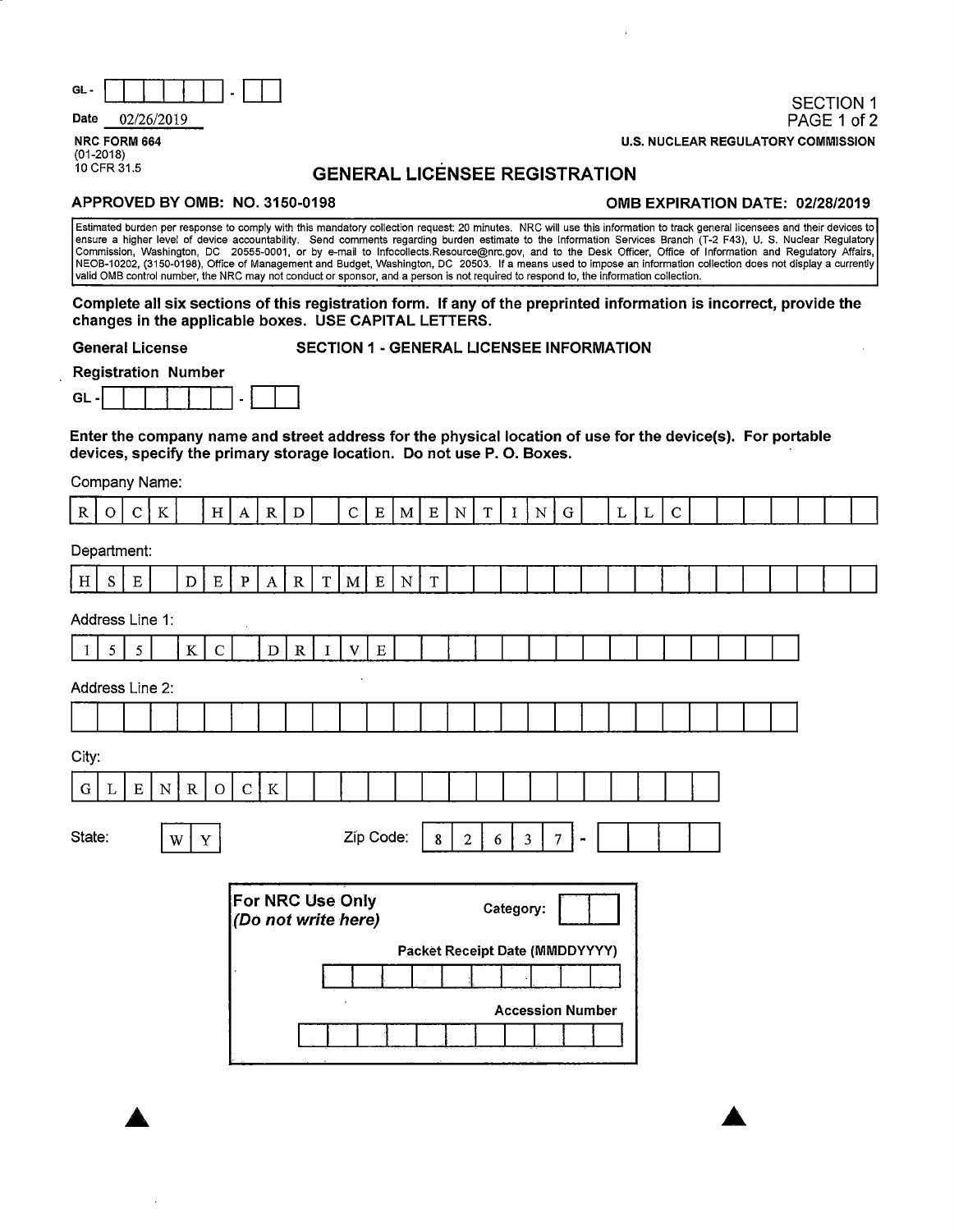| œ۱   |            |  |
|------|------------|--|
| Date | 02/26/2019 |  |

 $\bar{\bar{1}}$ 

# **SECTION 1** - **GENERAL LICENSEE INFORMATION (Continued)**

## **Enter the name, telephone number, and title of the person who is the responsible individual for the device(s).**

|              |                                         | Last Name:<br>N<br>S<br>D<br>D<br>Ω |  |   |   |   |        |   |   |             |                 |  |  |  |  |   |                 |  |  |  |  |  |  |  |
|--------------|-----------------------------------------|-------------------------------------|--|---|---|---|--------|---|---|-------------|-----------------|--|--|--|--|---|-----------------|--|--|--|--|--|--|--|
| $\mathbf{P}$ | A                                       |                                     |  |   |   |   |        |   |   |             |                 |  |  |  |  |   |                 |  |  |  |  |  |  |  |
|              | First Name:                             |                                     |  |   |   |   |        |   |   |             |                 |  |  |  |  |   | Middle Initial: |  |  |  |  |  |  |  |
|              | $\mathbf E$<br>M <sub>l</sub><br>S<br>A |                                     |  |   |   |   |        |   |   |             |                 |  |  |  |  | A |                 |  |  |  |  |  |  |  |
|              | <b>Business Telephone Number:</b>       |                                     |  |   |   |   |        |   |   |             |                 |  |  |  |  |   | Extension:      |  |  |  |  |  |  |  |
| 3            | 0                                       | 7                                   |  | 4 | 3 | 6 | $\sim$ | 7 |   |             | $8\phantom{.}8$ |  |  |  |  |   |                 |  |  |  |  |  |  |  |
| Title:       |                                         |                                     |  |   |   |   |        |   |   |             |                 |  |  |  |  |   |                 |  |  |  |  |  |  |  |
| H            | $S^{\dagger}$                           | ${\bf E}$                           |  | M | A | N | A      | G | E | $\mathbf R$ |                 |  |  |  |  |   |                 |  |  |  |  |  |  |  |

**Enter the mailing address where correspondence regarding your device(s) should be sent. This address should be specific to the physical location where the devices are used and/or stored.** 

Department:

| H               | S.          | $\mathbf E$ |                 | D              | E            | $\mathbf{p}$ | $\mathbf{A}$ | R           | $\mathbf T$  | M <sub>l</sub> | E         | ${\bf N}$ | $\mathbf T$ |                |   |   |                |                |         |  |  |  |  |
|-----------------|-------------|-------------|-----------------|----------------|--------------|--------------|--------------|-------------|--------------|----------------|-----------|-----------|-------------|----------------|---|---|----------------|----------------|---------|--|--|--|--|
| Address Line 1: |             |             |                 |                |              |              |              |             |              |                |           |           |             |                |   |   |                |                |         |  |  |  |  |
| $\mathbf{P}$    | $\Omega$    |             | B               | $\overline{O}$ | $\mathbf{X}$ |              |              |             | 8            | $\bf{0}$       |           |           |             |                |   |   |                |                |         |  |  |  |  |
|                 |             |             | Address Line 2: |                |              |              |              |             |              |                |           |           |             |                |   |   |                |                |         |  |  |  |  |
|                 | $5^{\circ}$ | 5           |                 | $\bf K$        | $\mathbf C$  |              | D            | $\mathbf R$ | $\mathbf{I}$ | $\mathbf{V}$   | Ε         |           |             |                |   |   |                |                |         |  |  |  |  |
| City:           |             |             |                 |                |              |              |              |             |              |                |           |           |             |                |   |   |                |                |         |  |  |  |  |
| $\mathbf G$     | L           | $\mathbf E$ | N               | $\mathbf R$    | $\mathbf{O}$ | $\mathbf C$  | $\,$ K       |             |              |                |           |           |             |                |   |   |                |                | $\cdot$ |  |  |  |  |
| State:          |             |             | W               | Y              |              |              |              |             |              |                | Zip Code: |           | 8           | $\overline{2}$ | 6 | 3 | $\overline{7}$ | $\blacksquare$ |         |  |  |  |  |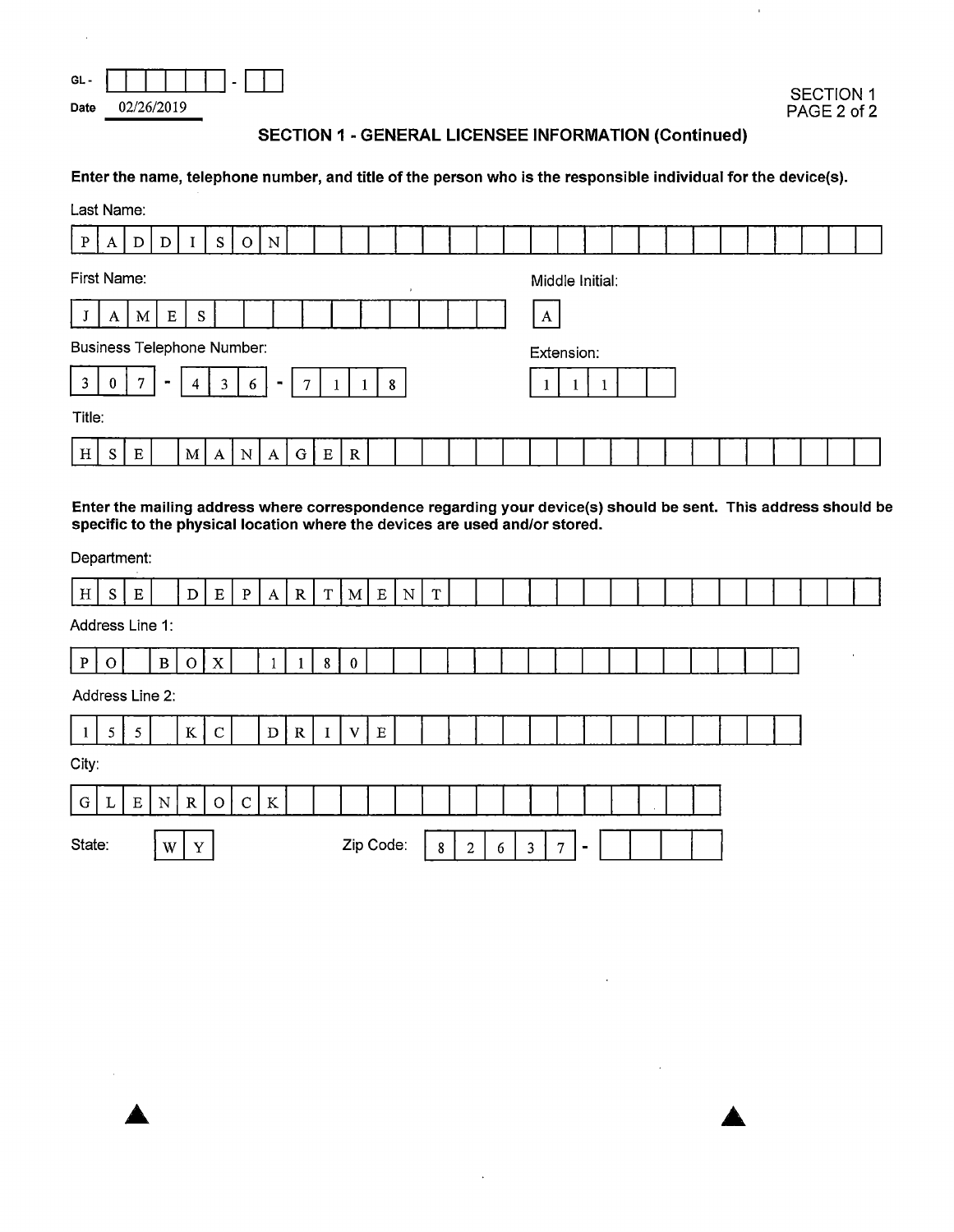| $\boldsymbol{\lambda}$                                                                                                                                                                                                                                                                        |                                                           |
|-----------------------------------------------------------------------------------------------------------------------------------------------------------------------------------------------------------------------------------------------------------------------------------------------|-----------------------------------------------------------|
| $GL -$<br>02/26/2019<br><b>Date</b><br><b>SECTION 2 - DEVICES SUBJECT TO REGISTRATION</b>                                                                                                                                                                                                     | <b>SECTION 2</b><br>PAGE 1 OF<br>$\overline{\phantom{a}}$ |
| Our records indicate that you have these devices. Please update the information as necessary.                                                                                                                                                                                                 |                                                           |
| <b>NRC Device Key</b><br>(Internal Control Number)                                                                                                                                                                                                                                            |                                                           |
| Distributor/Distributed By:<br>$\mathbf C$<br>${\bf S}$<br>$\mathbf S$<br>T<br>H<br>E<br>R <sub>1</sub><br>$\mathbf{M}$<br>$\mathbf{P}$<br>$\mathbf{R}$<br>S<br>$\mathbf{O}$<br>$\overline{O}$<br>E<br>$\mathbf I$<br>${\bf N}$<br>$\mathbf T$<br>$\mathbf{R}$<br>U<br>M   E  <br>${\bf N}$   | $\mathbf T$<br>S<br>L<br>$\, {\bf P}$                     |
| Distributor License Number:                                                                                                                                                                                                                                                                   |                                                           |
| 5<br>3 <sup>7</sup><br>$\overline{7}$<br>$\overline{a}$<br>$\mathbf{0}$<br>$\overline{4}$<br>$\mathbf{A}$<br>$\mathbf M$<br>$\theta$<br>$\overline{2}$<br>$\blacksquare$                                                                                                                      |                                                           |
| Manufacturer Name:<br>$\mathbf T$<br>$H \vert$<br>$\mathbf{P}$<br>$\mathbf R$<br>$\mathbf C$<br>${\bf S}$<br>${\bf S}$<br>S<br>$\mathbf E$<br>R<br>$\mathbf{O}$<br>$\bf E$<br>${\bf N}$<br>$\mathbf T$<br>M E<br>$\mathbf{M}$<br>$\mathbf O$<br>$\mathbf I$<br>$\mathbf{R}$<br>U<br>${\bf N}$ | ${\bf S}$<br>$\mathbf L$<br>$\, {\bf P}$<br>$\mathbf T$   |
| Device Model (Not Source Model):                                                                                                                                                                                                                                                              |                                                           |
| $\mathbf T$<br>N<br>5<br>9<br>$\overline{2}$<br>1                                                                                                                                                                                                                                             |                                                           |
| Device Serial Number:<br>5 <sup>5</sup><br>$\mathbf M$<br>$\overline{7}$<br>9<br>A<br>1                                                                                                                                                                                                       |                                                           |
| <b>Transfer Date:</b><br>Not in possession of device (Also complete Section 4)<br>$\overline{2}$<br>$\mathbf{2}$<br>$\overline{a}$<br>$\boldsymbol{2}$<br>$\mathbf{0}$<br>9<br>$\bf{0}$<br>1<br><b>MM</b><br><b>YYYY</b><br>DD                                                                |                                                           |
| Isotope (e.g., AM241)<br>Activity (e.g., 100)<br>Unit (e.g., mCi)                                                                                                                                                                                                                             |                                                           |
| 1.<br>$\mathbf C$<br>${\bf S}$<br>${\bf C}$<br>3<br>$\mathcal{T}$<br>$\bf{0}$<br>$\mathbf{0}$<br>M<br>I<br>1                                                                                                                                                                                  |                                                           |
| 2.                                                                                                                                                                                                                                                                                            |                                                           |
| 3.                                                                                                                                                                                                                                                                                            |                                                           |
| 4.                                                                                                                                                                                                                                                                                            |                                                           |
| 5.                                                                                                                                                                                                                                                                                            |                                                           |
| 6.                                                                                                                                                                                                                                                                                            |                                                           |

 $\Delta \sim 1$ 

 $\mathcal{L}(\mathcal{A})$  .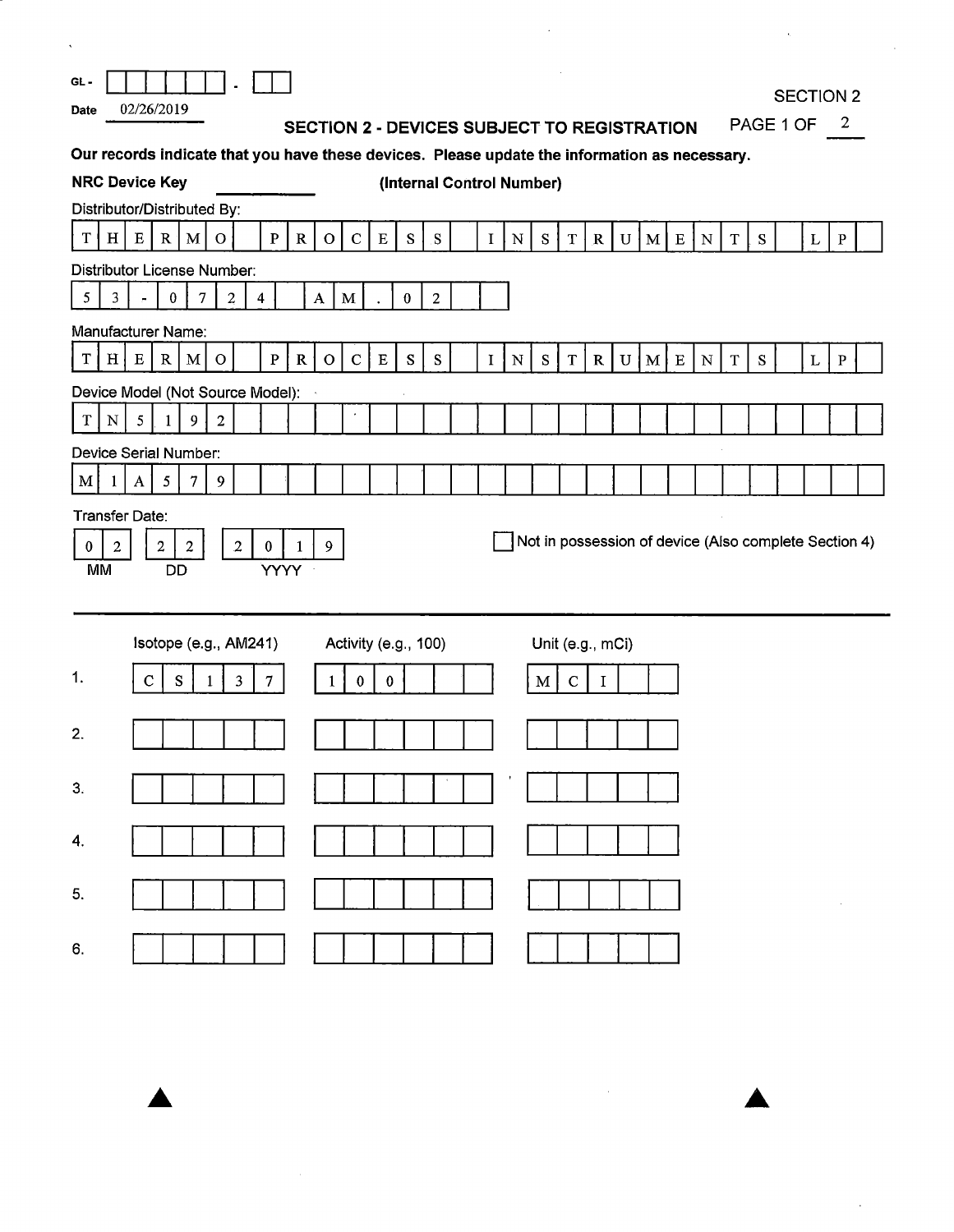| GL -                        |                        |              |                                  |                |                |                |                         |              |                                                    |                      |          |           |            |              |                           |           |                  |             |           |              |             |                                                                                               |             |           | <b>SECTION 2</b> |                          |              |                                                       |
|-----------------------------|------------------------|--------------|----------------------------------|----------------|----------------|----------------|-------------------------|--------------|----------------------------------------------------|----------------------|----------|-----------|------------|--------------|---------------------------|-----------|------------------|-------------|-----------|--------------|-------------|-----------------------------------------------------------------------------------------------|-------------|-----------|------------------|--------------------------|--------------|-------------------------------------------------------|
| Date                        |                        |              | 02/26/2019                       |                |                |                |                         |              | <b>SECTION 2 - DEVICES SUBJECT TO REGISTRATION</b> |                      |          |           |            |              |                           |           |                  |             |           |              |             | <b>PAGE</b>                                                                                   |             |           | $2$ OF           | $\overline{\phantom{a}}$ |              |                                                       |
|                             |                        |              |                                  |                |                |                |                         |              |                                                    |                      |          |           |            |              |                           |           |                  |             |           |              |             | Our records indicate that you have these devices. Please update the information as necessary. |             |           |                  |                          |              |                                                       |
| <b>NRC Device Key</b>       |                        |              |                                  |                |                |                |                         |              |                                                    |                      |          |           |            |              | (Internal Control Number) |           |                  |             |           |              |             |                                                                                               |             |           |                  |                          |              |                                                       |
| Distributor/Distributed By: |                        |              |                                  |                |                |                |                         |              |                                                    |                      |          |           |            |              |                           |           |                  |             |           |              |             |                                                                                               |             |           |                  |                          |              |                                                       |
| $\mathbf T$                 | H                      | ${\bf E}$    | R                                | M              | $\mathbf{O}$   |                | $\mathbf{P}$            | R            | $\circ$                                            | ${\bf C}$            | $\,$ E   | ${\bf S}$ | S          | $\mathbf I$  | ${\bf N}$                 | S         | $\mathbf T$      | $\mathbf R$ | ${\bf U}$ | $\mathbf{M}$ | $\mathbf E$ | ${\bf N}$                                                                                     | $\mathbf T$ | ${\bf S}$ |                  | $\bf L$                  | $\, {\bf P}$ |                                                       |
| Distributor License Number: |                        |              |                                  |                |                |                |                         |              |                                                    |                      |          |           |            |              |                           |           |                  |             |           |              |             |                                                                                               |             |           |                  |                          |              |                                                       |
| $\overline{5}$              | 3                      |              | $\bf{0}$                         | $\tau$         | $\overline{c}$ |                | $\overline{\mathbf{4}}$ |              | $\bf{A}$                                           | $\mathbf M$          |          | $\pmb{0}$ | $\sqrt{2}$ |              |                           |           |                  |             |           |              |             |                                                                                               |             |           |                  |                          |              |                                                       |
|                             |                        |              | Manufacturer Name:               |                |                |                |                         |              |                                                    |                      |          |           |            |              |                           |           |                  |             |           |              |             |                                                                                               |             |           |                  |                          |              |                                                       |
| T                           | H <sub>1</sub>         | $\mathbf E$  | R                                | $\mathbf{M}$   | $\circ$        |                | $\, {\bf P}$            | $\mathbb{R}$ | $\circ$                                            | $\mathbf{C}$         | E        | ${\bf S}$ | ${\bf S}$  | $\mathbf{I}$ | ${\bf N}$                 | ${\bf S}$ | $\mathbf T$      | $\mathbf R$ | ${\bf U}$ | M            | ${\bf E}$   | ${\bf N}$                                                                                     | $\mathbf T$ | ${\bf S}$ |                  | $\mathbf L$              | $\, {\bf P}$ |                                                       |
|                             |                        |              | Device Model (Not Source Model): |                |                |                |                         |              |                                                    |                      |          |           |            |              |                           |           |                  |             |           |              |             |                                                                                               |             |           |                  |                          |              |                                                       |
| $\mathbf T$                 | N                      | 5            | $\mathbf{1}$                     | 9              | 2              |                |                         |              |                                                    |                      |          |           |            |              |                           |           |                  |             |           |              |             |                                                                                               |             |           |                  |                          |              |                                                       |
|                             |                        |              | Device Serial Number:            |                |                |                |                         |              |                                                    |                      |          |           |            |              |                           |           |                  |             |           |              |             |                                                                                               |             |           |                  |                          |              |                                                       |
| M                           | 1                      | $\mathbf{A}$ | $5\overline{)}$                  | 8              | $\bf{0}$       |                |                         |              |                                                    |                      |          |           |            |              |                           |           |                  |             |           |              |             |                                                                                               |             |           |                  |                          |              |                                                       |
| Transfer Date:<br>0         | $\boldsymbol{2}$<br>MM |              | $\overline{2}$<br><b>DD</b>      | $\overline{2}$ |                | $\overline{2}$ | $\bf{0}$<br>YYYY        | 1            | 9                                                  |                      |          |           |            |              |                           |           |                  |             |           |              |             |                                                                                               |             |           |                  |                          |              | Not in possession of device (Also complete Section 4) |
|                             |                        |              | Isotope (e.g., AM241)            |                |                |                |                         |              |                                                    | Activity (e.g., 100) |          |           |            |              |                           |           | Unit (e.g., mCi) |             |           |              |             |                                                                                               |             |           |                  |                          |              |                                                       |
| 1.                          |                        | $\mathbf C$  | ${\bf S}$                        | $\mathbf{1}$   | $\mathbf{3}$   |                | $\overline{7}$          |              | 1                                                  | $\bf{0}$             | $\bf{0}$ |           |            |              |                           | M         | $\mathbf C$      | $\bf{I}$    |           |              |             |                                                                                               |             |           |                  |                          |              |                                                       |
| 2.                          |                        |              |                                  |                |                |                |                         |              |                                                    |                      |          |           |            |              |                           |           |                  |             |           |              |             |                                                                                               |             |           |                  |                          |              |                                                       |
| 3.                          |                        |              |                                  |                |                |                |                         |              |                                                    |                      |          |           |            |              |                           |           |                  |             |           |              |             |                                                                                               |             |           |                  |                          |              |                                                       |
| 4.                          |                        |              |                                  |                |                |                |                         |              |                                                    |                      |          |           |            |              |                           |           |                  |             |           |              |             |                                                                                               |             |           |                  |                          |              |                                                       |
| 5.                          |                        |              |                                  |                |                |                |                         |              |                                                    |                      |          |           |            |              |                           |           |                  |             |           |              |             |                                                                                               |             |           |                  |                          |              |                                                       |
| 6.                          |                        |              |                                  |                |                |                |                         |              |                                                    |                      |          |           |            |              |                           |           |                  |             |           |              |             |                                                                                               |             |           |                  |                          |              |                                                       |

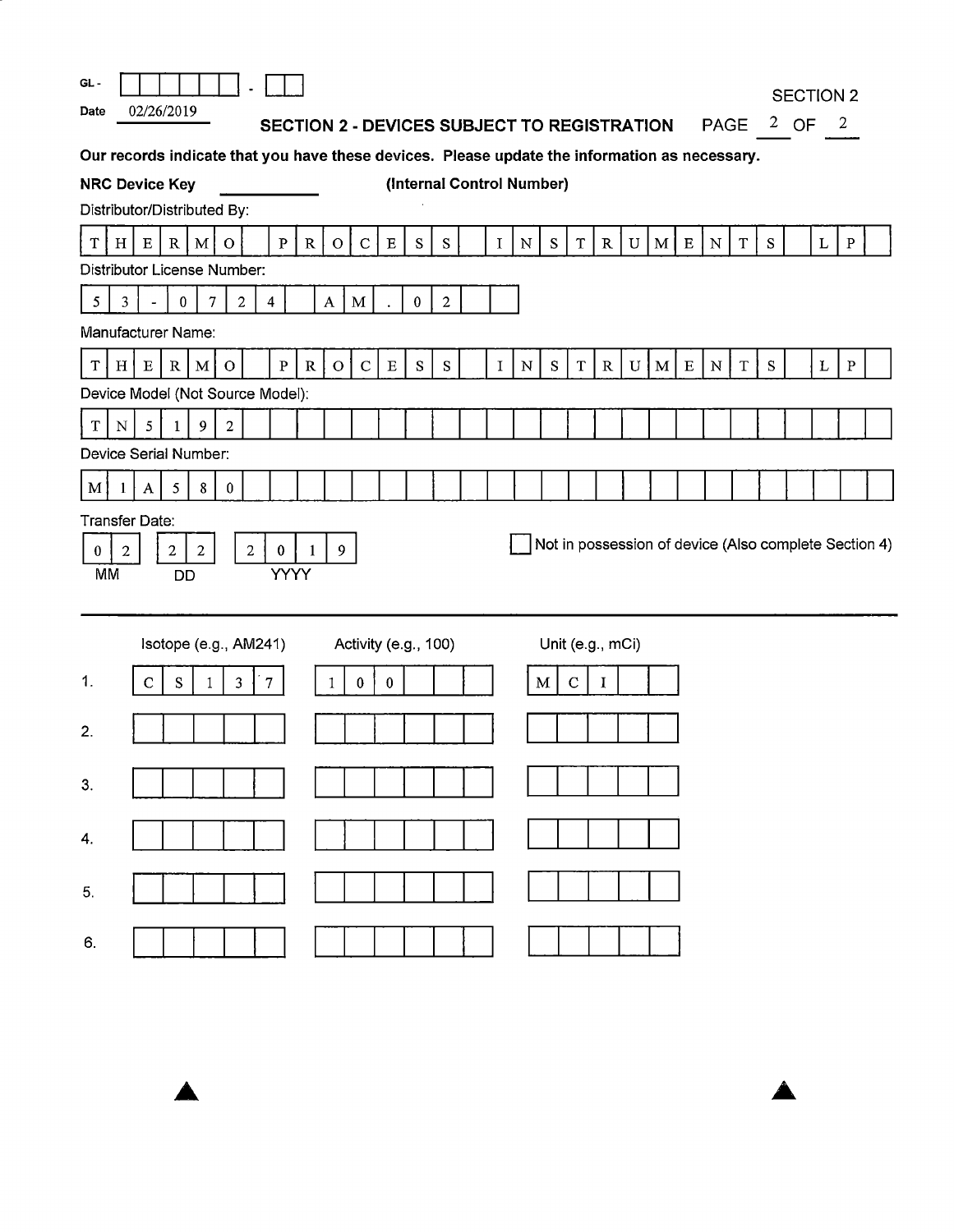| $\sim$<br>÷. |  |  |  | - |  |
|--------------|--|--|--|---|--|
| Date         |  |  |  |   |  |

**SECTION 3** PAGE 1 OF

SECTION 3 - ADDITIONAL DEVICES SUBJECT TO REGISTRATION

Provide information about other devices you have that are subject to registration. Do not report specifically licensed devices.

|     | Manufacturer Name                                                                                      |  |  |  |              |                                                      |  |  |                                       |  |           |  |    |  |  |             |  |
|-----|--------------------------------------------------------------------------------------------------------|--|--|--|--------------|------------------------------------------------------|--|--|---------------------------------------|--|-----------|--|----|--|--|-------------|--|
|     |                                                                                                        |  |  |  |              |                                                      |  |  |                                       |  |           |  |    |  |  |             |  |
|     | Initial Transferor Name                                                                                |  |  |  |              |                                                      |  |  |                                       |  |           |  |    |  |  |             |  |
|     |                                                                                                        |  |  |  |              |                                                      |  |  |                                       |  |           |  |    |  |  |             |  |
|     | Initial Transferor License Number (if known)                                                           |  |  |  |              |                                                      |  |  |                                       |  |           |  |    |  |  |             |  |
|     |                                                                                                        |  |  |  |              |                                                      |  |  |                                       |  |           |  |    |  |  |             |  |
|     | Device Model Number (Not Source Model)                                                                 |  |  |  |              |                                                      |  |  |                                       |  |           |  |    |  |  |             |  |
|     |                                                                                                        |  |  |  |              |                                                      |  |  |                                       |  |           |  |    |  |  |             |  |
|     | Device Serial Number                                                                                   |  |  |  |              |                                                      |  |  |                                       |  |           |  |    |  |  |             |  |
|     |                                                                                                        |  |  |  |              |                                                      |  |  |                                       |  |           |  |    |  |  |             |  |
|     | (e.g., from a distributor/<br>manufacturer, other<br>licensee, other source)?<br>Isotope (e.g., AM241) |  |  |  | Other Source | <b>Other General License</b><br>Activity (e.g., 100) |  |  | Date Transferred:<br>Unit (e.g., mCi) |  | <b>MM</b> |  | DD |  |  | <b>YYYY</b> |  |
| 1.  |                                                                                                        |  |  |  |              |                                                      |  |  |                                       |  |           |  |    |  |  |             |  |
| 2.  |                                                                                                        |  |  |  |              |                                                      |  |  |                                       |  |           |  |    |  |  |             |  |
| 3.  |                                                                                                        |  |  |  |              |                                                      |  |  |                                       |  |           |  |    |  |  |             |  |
| 4.  |                                                                                                        |  |  |  |              |                                                      |  |  |                                       |  |           |  |    |  |  |             |  |
| 5.  |                                                                                                        |  |  |  |              |                                                      |  |  |                                       |  |           |  |    |  |  |             |  |
| 6.  |                                                                                                        |  |  |  |              |                                                      |  |  |                                       |  |           |  |    |  |  |             |  |
| 7.  |                                                                                                        |  |  |  |              |                                                      |  |  |                                       |  |           |  |    |  |  |             |  |
| 8.  |                                                                                                        |  |  |  |              |                                                      |  |  |                                       |  |           |  |    |  |  |             |  |
| 9.  |                                                                                                        |  |  |  |              |                                                      |  |  |                                       |  |           |  |    |  |  |             |  |
| 10. |                                                                                                        |  |  |  |              |                                                      |  |  |                                       |  |           |  |    |  |  |             |  |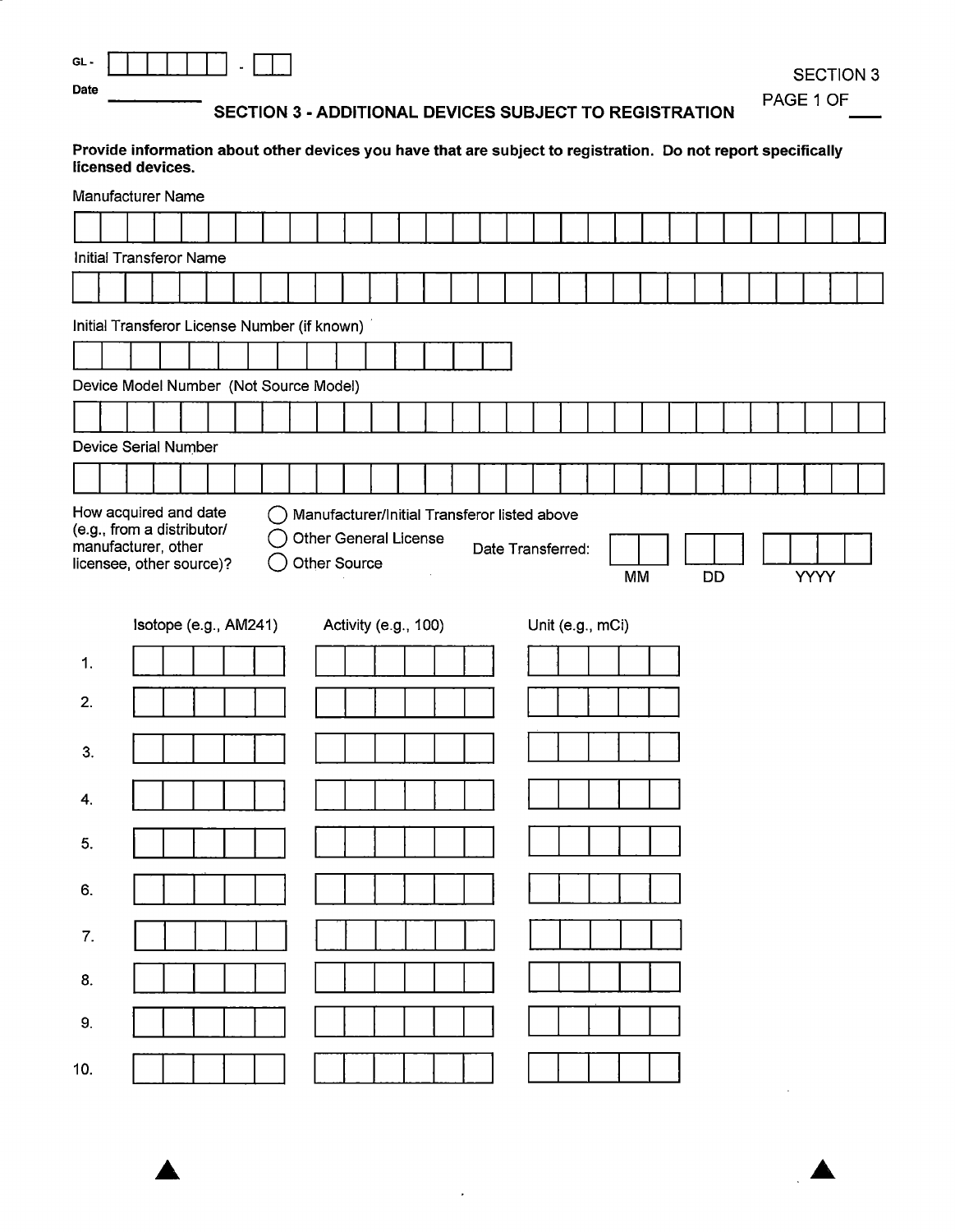$\sim$ 

 $\hat{r}$ 

# **Date SECTION 4** - **NOT IN POSSESSION OF DEVICE**

SECTION 4

PAGE 1 OF

| Provide information about devices listed in Section 2 or 6, but no longer in your possession.                                          |  |
|----------------------------------------------------------------------------------------------------------------------------------------|--|
| <b>Transfer Date</b><br>Part 1                                                                                                         |  |
| <b>NRC Device Key</b><br>(from Section 2 or 6)<br>МM<br>DD<br><b>YYYY</b>                                                              |  |
| Location of the Device:                                                                                                                |  |
| Transferred to another general licensee<br>Whereabouts Unknown<br>(complete Parts 2 and 3)<br>(complete Part 1 only)                   |  |
| Never Possessed the Device<br>Transferred to a Specific Licensee (not the manufacturer)<br>(complete Part 1 only)<br>(complete Part 2) |  |
| <b>Returned to Manufacturer</b><br>(complete Part 1 only)                                                                              |  |
| Part 2                                                                                                                                 |  |
| License Number of Recipient (if transferred to a specific licensee)                                                                    |  |
|                                                                                                                                        |  |
| Company Name:                                                                                                                          |  |
|                                                                                                                                        |  |
| Department:                                                                                                                            |  |
|                                                                                                                                        |  |
| Address Line 1:                                                                                                                        |  |
|                                                                                                                                        |  |
| Address Line 2:                                                                                                                        |  |
|                                                                                                                                        |  |
| City:                                                                                                                                  |  |
|                                                                                                                                        |  |
| State:<br>Zip Code:<br>▬                                                                                                               |  |
|                                                                                                                                        |  |
| Enter the name of the individual responsible for this device.<br>Part 3                                                                |  |
| Last Name:                                                                                                                             |  |
|                                                                                                                                        |  |
| First Name:<br>Middle Initial:                                                                                                         |  |
|                                                                                                                                        |  |
| <b>Business Telephone Number:</b><br>Extension                                                                                         |  |
|                                                                                                                                        |  |
| Title                                                                                                                                  |  |
|                                                                                                                                        |  |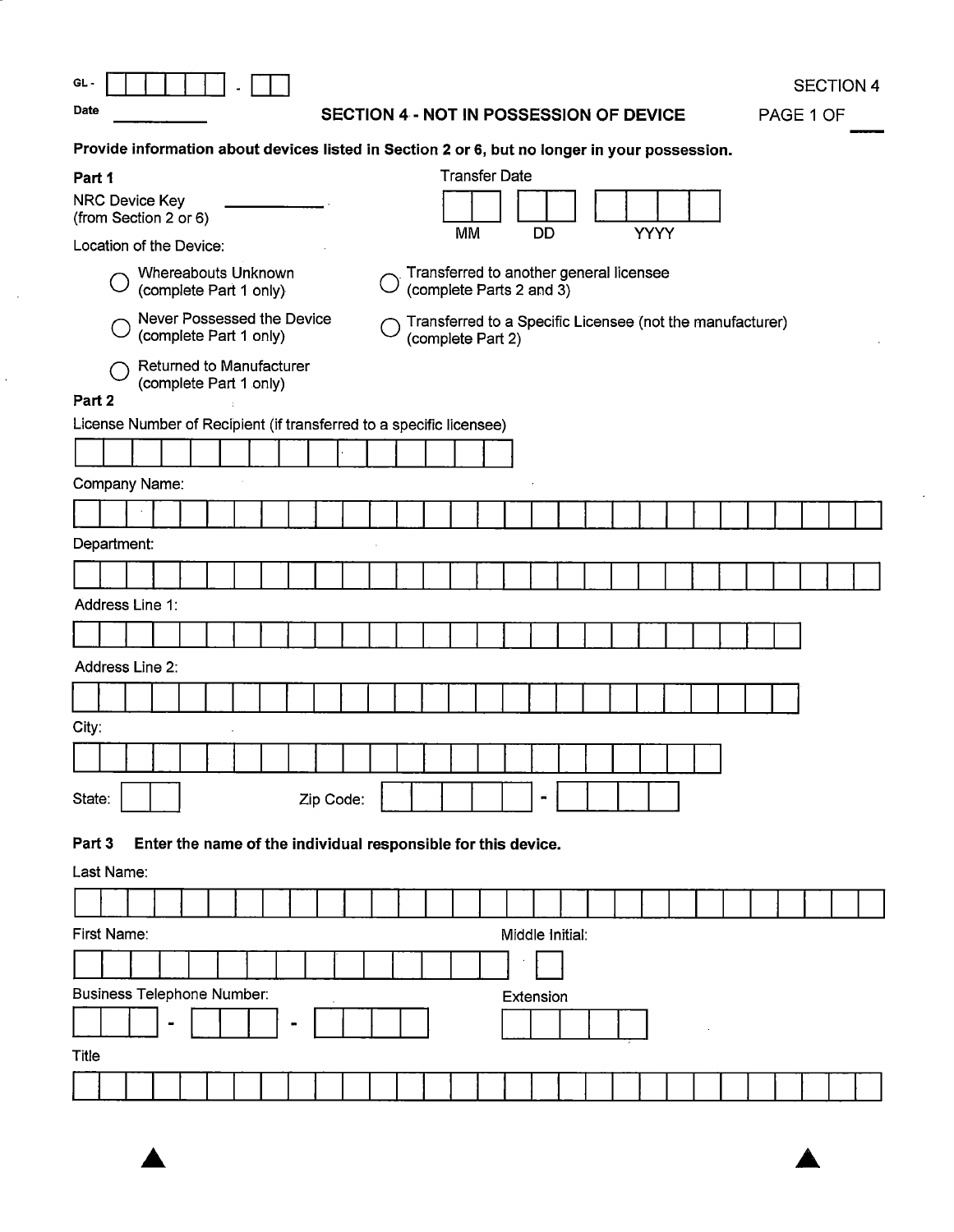

**SECTION 5 - CERTIFICATION** 

I hereby certify that:

- A. All information contained in this registration is true and complete to the best of my knowledge and belief.
- B. A physical inventory of the devices subject to registration has been completed and the device information on this form has been checked against the device labeling.
- C. I am aware of the requirements of the general license, provided in 10 CFR 31.5. (Copies of applicable regulations may be viewed at the NRC Web site at www.nrc.gov/reading-rm/doc-collections/cfr/)

A.  $\sigma$ 

02/26/2019

**DATE** 

SIGNATURE - RESPONSIBLE INDIVIDUAL (Listed in Section 1)

**WARNING:** FALSE STATEMENTS MAY BE SUBJECT TO CIVIL AND/OR CRIMINAL PENALTIES. NRC REGULATIONS REQUIRE THAT SUBMISSIONS TO THE NRC BE COMPLETE AND ACCURATE IN ALL MATERIAL ASPECTS. 18 U.S.C. SECTION 1001 MAKES IT A CRIMINAL OFFENSE TO MAKE A WILLFULLY WRONG STATEMENT OR REPRESENTATION TO ANY DEPARTMENT OR AGENCY OF THE UNITED STATES AS TO ANY MATTER IN ITS JURISDICTION.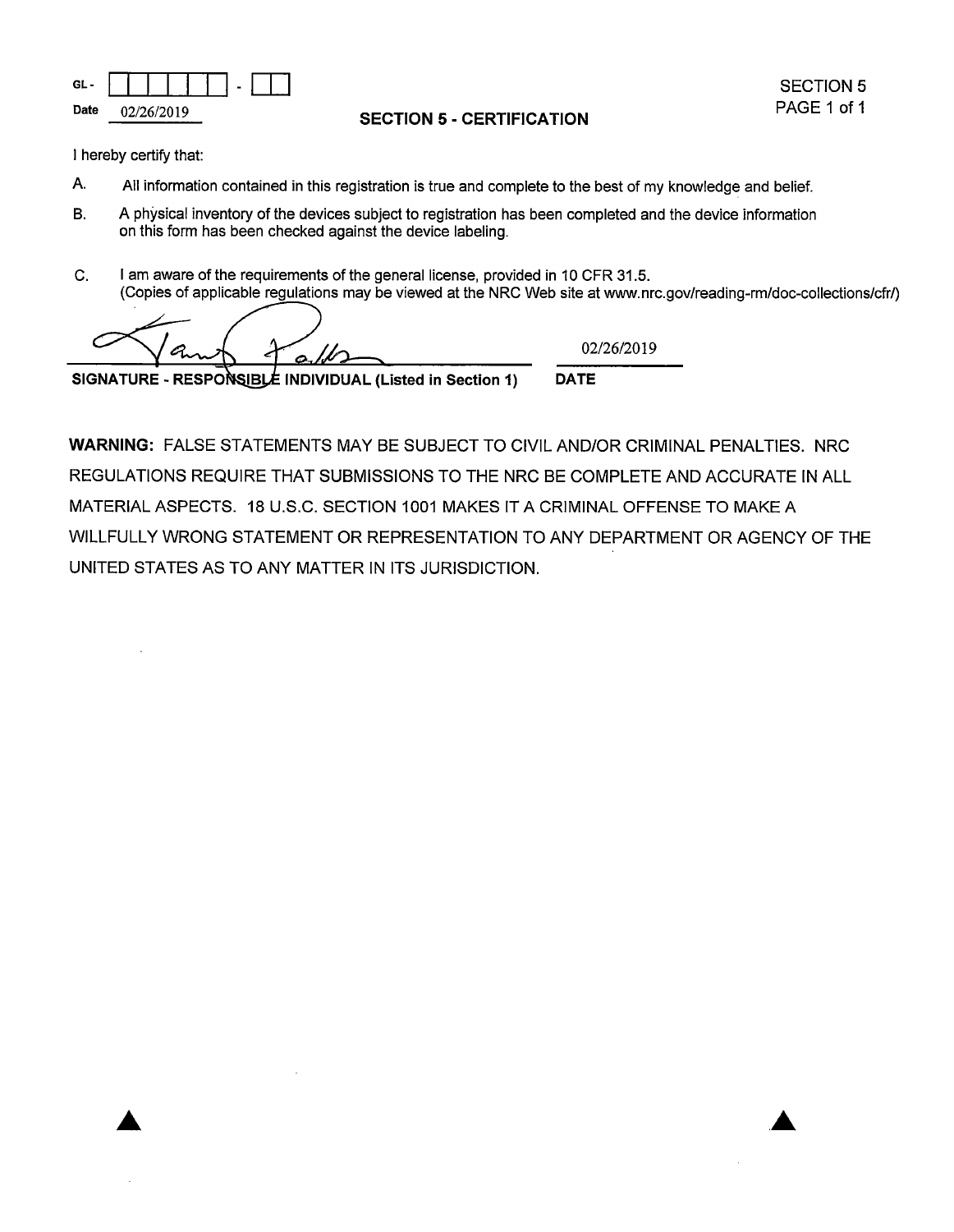|      | GL-                                             | SECTION 6 |
|------|-------------------------------------------------|-----------|
|      |                                                 | PAGE 1 OF |
| Date | SECTION 6 - DEVICES NOT SUBJECT TO REGISTRATION |           |

 $\mathbb{R}^2$ 

| <b>NRC Device Key:</b>                                                          | Manufacturer License No.: |                |  |  |  |  |  |  |  |  |  |
|---------------------------------------------------------------------------------|---------------------------|----------------|--|--|--|--|--|--|--|--|--|
| Manufacturer Name:                                                              |                           |                |  |  |  |  |  |  |  |  |  |
| Model Number:                                                                   | Serial No.:               | Transfer Date: |  |  |  |  |  |  |  |  |  |
| Isotope:                                                                        | Activity:                 | Unit:          |  |  |  |  |  |  |  |  |  |
| Isotope:                                                                        | Activity:                 | Unit:          |  |  |  |  |  |  |  |  |  |
| Isotope:                                                                        | Activity:                 | Unit:          |  |  |  |  |  |  |  |  |  |
| Isotope:                                                                        | Activity:                 | Unit:          |  |  |  |  |  |  |  |  |  |
| Isotope:                                                                        | Activity:                 | Unit:          |  |  |  |  |  |  |  |  |  |
| <b>NRC Device Key:</b><br>Manufacturer License No.:<br>Manufacturer Name:       |                           |                |  |  |  |  |  |  |  |  |  |
| Model Number:                                                                   | Serial No.:               | Transfer Date: |  |  |  |  |  |  |  |  |  |
| Isotope:                                                                        | Activity:                 | Unit:          |  |  |  |  |  |  |  |  |  |
| Isotope:                                                                        | Activity:                 | Unit:          |  |  |  |  |  |  |  |  |  |
| Isotope:                                                                        | Activity:                 | Unit:          |  |  |  |  |  |  |  |  |  |
| Isotope:                                                                        | Activity:                 | Unit:          |  |  |  |  |  |  |  |  |  |
| Isotope:                                                                        | Activity:                 | Unit:          |  |  |  |  |  |  |  |  |  |
| ٠,<br><b>NRC Device Key:</b><br>Manufacturer License No.:<br>Manufacturer Name: |                           |                |  |  |  |  |  |  |  |  |  |
| Model Number:                                                                   | Serial No.:               | Transfer Date: |  |  |  |  |  |  |  |  |  |
| Isotope:                                                                        | Activity:                 | Unit:          |  |  |  |  |  |  |  |  |  |
| Isotope:                                                                        | Activity:                 | Unit:          |  |  |  |  |  |  |  |  |  |
| Isotope:                                                                        | Activity:                 | Unit:          |  |  |  |  |  |  |  |  |  |
| Isotope:                                                                        | Activity:                 | Unit:          |  |  |  |  |  |  |  |  |  |
| Isotope:                                                                        | Activity:                 | Unit:          |  |  |  |  |  |  |  |  |  |

 $\mathcal{L}^{\mathcal{A}}$